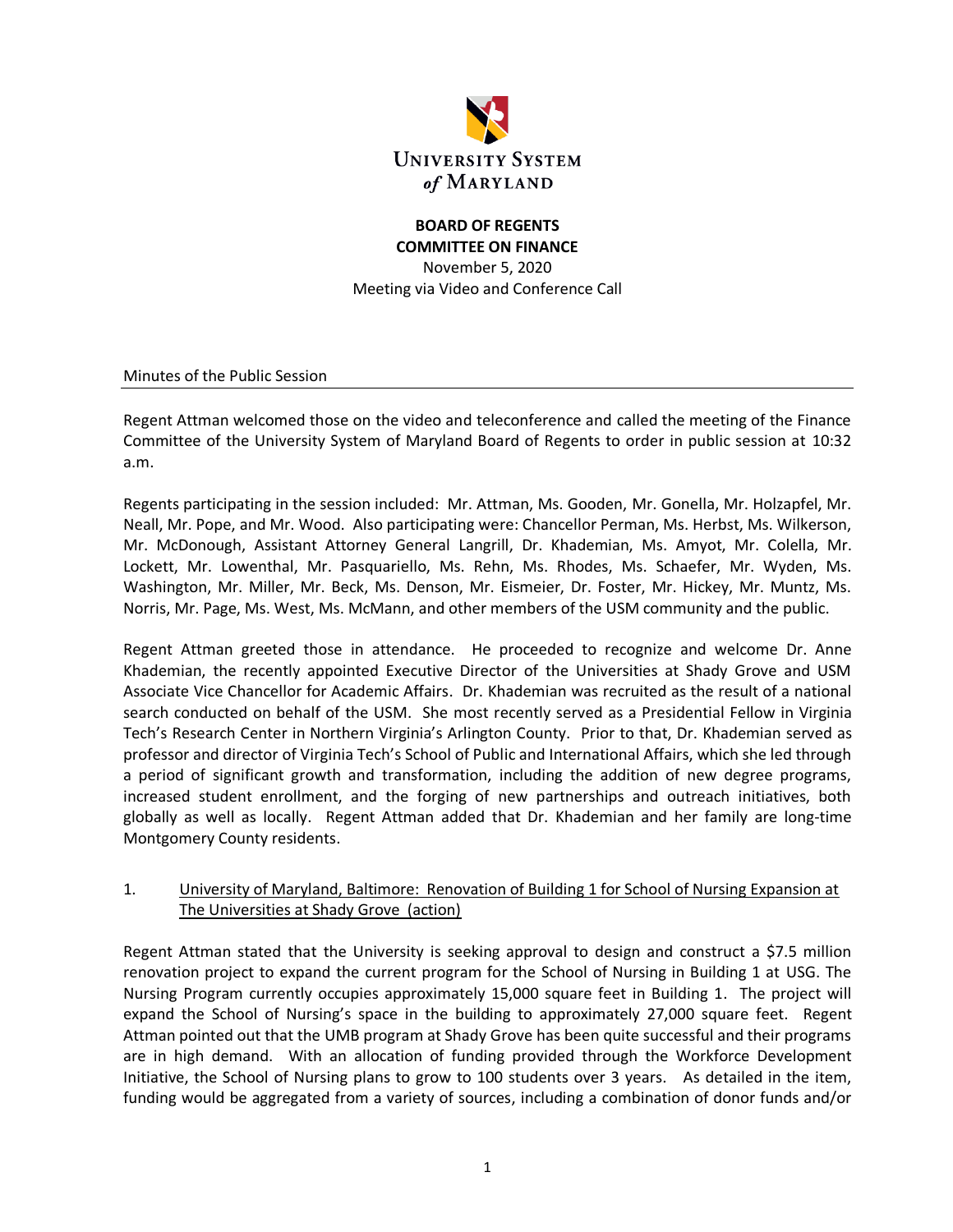debt financing, Academic Revenue Bonds/Capital Facilities Renewal Funds, USG operating funds. and Unrestricted Fund Balance.

**The Finance Committee recommended that the Board of Regents approve the Universities at Shady Grove Building 1 School of Nursing Expansion project for the University of Maryland, Baltimore as described in the item.**

(Regent Attman moved recommendation, seconded by Regent Pope; unanimously approved) Vote Count = YEAs: 7 NAYs: 0 Abstentions: 0

## 2. Towson University: Increase Authorization for New Science Complex (action)

Regent Attman summarized the item. The University is seeking an increase in the project authorization for its major new science complex that is nearing completion. The new facility is important to meet the high demand on campus for STEM teaching labs and research space. It is anticipated that over 10,000 Towson students will take classes in the new facility each year—many to fulfill core curriculum requirements. The \$8.2 million increase will be funded from Towson's plant funds and will both replenish the contingency and maintain the current scope of work and schedule. In response to a question, Mr. Lowenthal, Vice President and CFO, indicated that the original contingency had been spent, and this action would replenish it to a level of \$1 million. Mr. Miller, Senior Project Manager with the UMB Service Center, reminded everyone of the large amount of rainfall during the spring, which caused pooling and impacted the schedule. Mr. Lowenthal added that there had been great collaboration with the UMB Service Center on the project.

## **The Finance Committee recommended that the Board of Regents approve for Towson University an increased project authorization of \$196 million for the New Science Complex as described in the item.**

(Regent Attman moved recommendation, seconded by Regent Holzapfel; unanimously approved) Vote Count = YEAs: 7 NAYs: 0 Abstentions: 0

3. University System of Maryland: Amendment to the Forty-Second Bond Resolution—Auxiliary Facility and Tuition Revenue Bonds and Associated Conversion of Cash-Funded Projects to Revenue Bond Funding (action)

Regent Attman explained that the University System has been taking steps to protect and maintain its cash balances longer, as it works through the financial stress caused by the pandemic. This item represents one of those many steps. He stated that Vice Chancellor Herbst and her financial team had been working through a process to limit the use of reserves to offset revenue shortfalls—through a balance of permanent spending reductions, one-time spending cuts and deferrals, and the use of reserves. Vice Chancellor Herbst indicated that she and her team had spoken with each institution in an effort to review their authorized cash-funded capital projects—which might be eligible to be converted to debt financing—and seek opportunities for cash conservation. One outcome of this process was the identification of approximately \$88 million of projects that could be debt financed. Those projects are in the amendment to the bond resolution.

**The Finance Committee recommended that the Board of Regents approve the Amendment to the Forty-Second Bond Resolution and the associated conversion of cash-funding of selected capital projects to revenue bond funding, and the authority to spend cash immediately if needed to be reimbursed from the proceeds of the next bond issue, anticipated for February 2021.**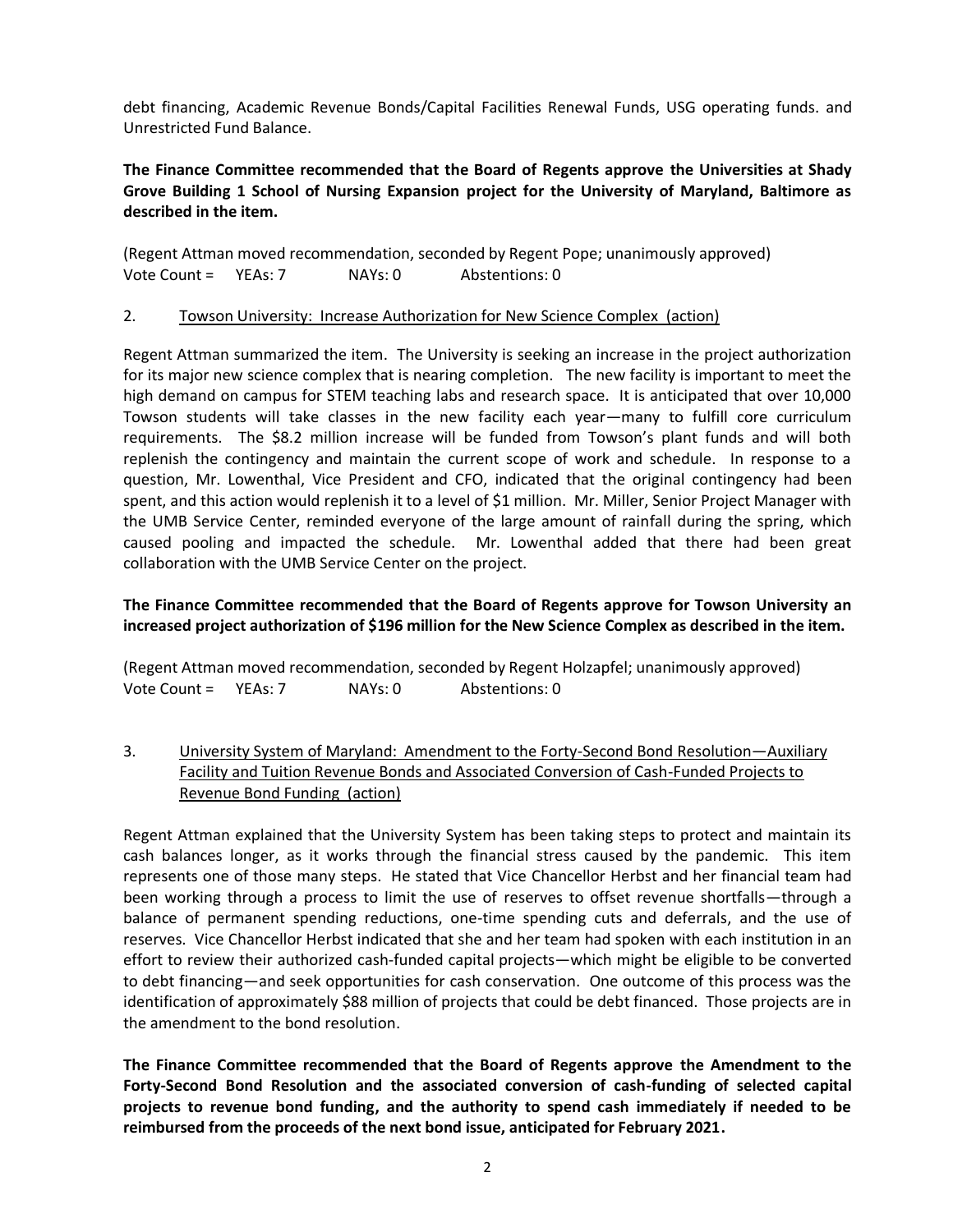(Regent Attman moved recommendation, seconded by Regent Pope; unanimously approved) Vote Count = YEAs: 7 NAYs: 0 Abstentions: 0

## 4. University of Maryland, Baltimore County: Real Property Transfer (information)

Regent Attman provided a summary of the information item, involving the recent transfer of a 4.5-acre improved parcel to UMBC. He pointed out that the property had come full circle. In 1965, the State of Maryland transferred 432 acres to create the UMBC Campus. Then, in 1976, the Board of Public Works approved the transfer of the 4.5-acre parcel from UMBC to create the Catonsville District Courthouse. Once it was learned that the State was building a new courthouse, UMBC and the USM worked with the appropriate state agencies to have the property transferred back to UMBC. Regent Attman pointed out that the parcel was transferred with no consideration. Ms. Schaefer, Vice President Administration and Finance, expressed UMBC's excitement at getting the land back. She noted that in the short-term, the facility offers an opportunity to expand the engineering and computing activities. The building also provides surge space for other renovations. She added that they would need to paint and replace the carpet in the building.

## **The item was accepted for information purposes.**

## 5. Fall 2020 Enrollment Update and FY 2021 FTE Estimate (information)

Regent Attman stated that each fall the Finance Committee receives the Preliminary Headcount and FTE Estimate Report. The report is usually the first time the Board receives information about fall enrollment and how it tracks with enrollment projections and operating budget plans. However, due to the unique circumstances of the year, the committee had already discussed enrollment and the Board recently approved the enrollment projections in September. Regent Attman then turned to Mr. Muntz, AVC of Institutional Research, Data & Analytics Office, who provided a presentation to the committee.

Mr. Muntz opened his presentation with some good news. Overall, the USM continues to receive positive changes in enrollment compared with some of the scenarios that had been offered over the last six months. Due to late registration and a better than expected yield, the enrollment improved at several of the institutions since the enrollment projections were approved. The USM institutions enrolled 1,600 more students than planned in the previous enrollment projection. However, enrollment was down at most institutions for first-time full-time undergraduate students, and still down 1,200 FTE compared with fiscal year 2020. Mr. Muntz reviewed a list of items influencing enrollment: retention improvements, fewer transfers from community colleges, fewer first-time students, shift to remote learning due to the pandemic, fewer graduate students, and more part-time students. The USM is following national trends but doing better in some cases. Mr. Muntz pointed out that enrollment recovery is slower than enrollment loss, yet he offered that college-ready undergraduates may be seeking in-state opportunities and the remote learning response to the pandemic highlighted new growth opportunities. He added that it is important to establish new pipelines, while retention continues to remain a key strategy for enrollment stability/growth. The presentation is available online [http://www.usmd.edu/regents/agendas/.](http://www.usmd.edu/regents/agendas/)

## **The item was accepted for information purposes.**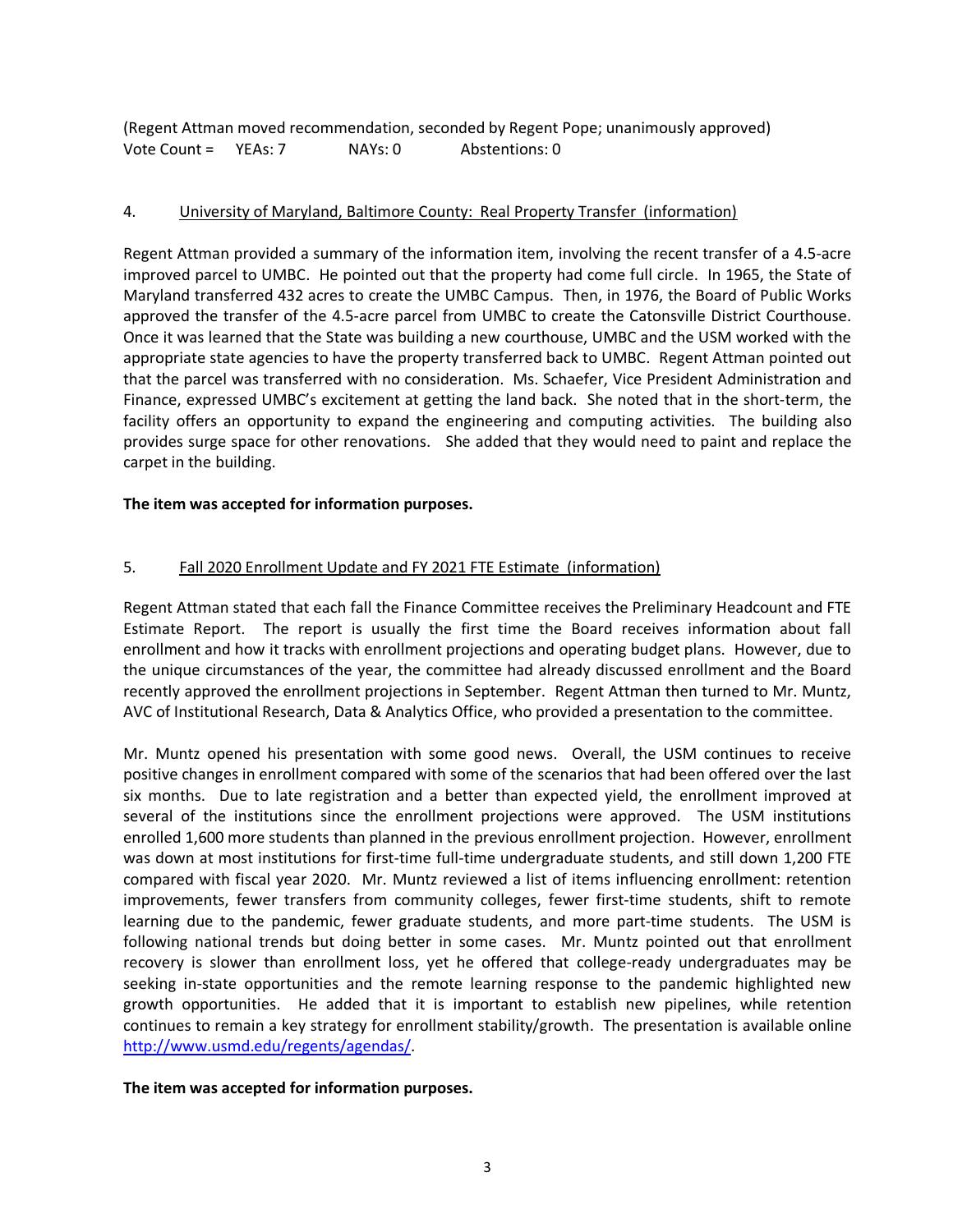#### 6. Convening Closed Session

Regent Attman read the Convene to Close Statement.

"The Open Meetings Act permits public bodies to close their meetings to the public in circumstances outlined in §3-305 of the Act and to carry out administrative functions exempted by §3-103 of the Act. The Committee on Finance will now vote to reconvene in closed session. The agenda for the public meeting today includes a written statement with a citation of the legal authority and reasons for closing the meeting and a listing of the topics to be discussed. The statement has been provided to the regents and it is posted on the USM's website."

## **The Chancellor recommended that the Committee on Finance vote to reconvene in closed session.**

(Regent Attman moved recommendation, seconded by Regent Pope; unanimously approved) Vote Count = YEAs: 7 NAYs: 0 Abstentions: 0

Regent Attman thanked everyone for joining the meeting. The public meeting was adjourned at 11:28 a.m.

Respectfully submitted,

Gary L. Attman Chair, Committee on Finance